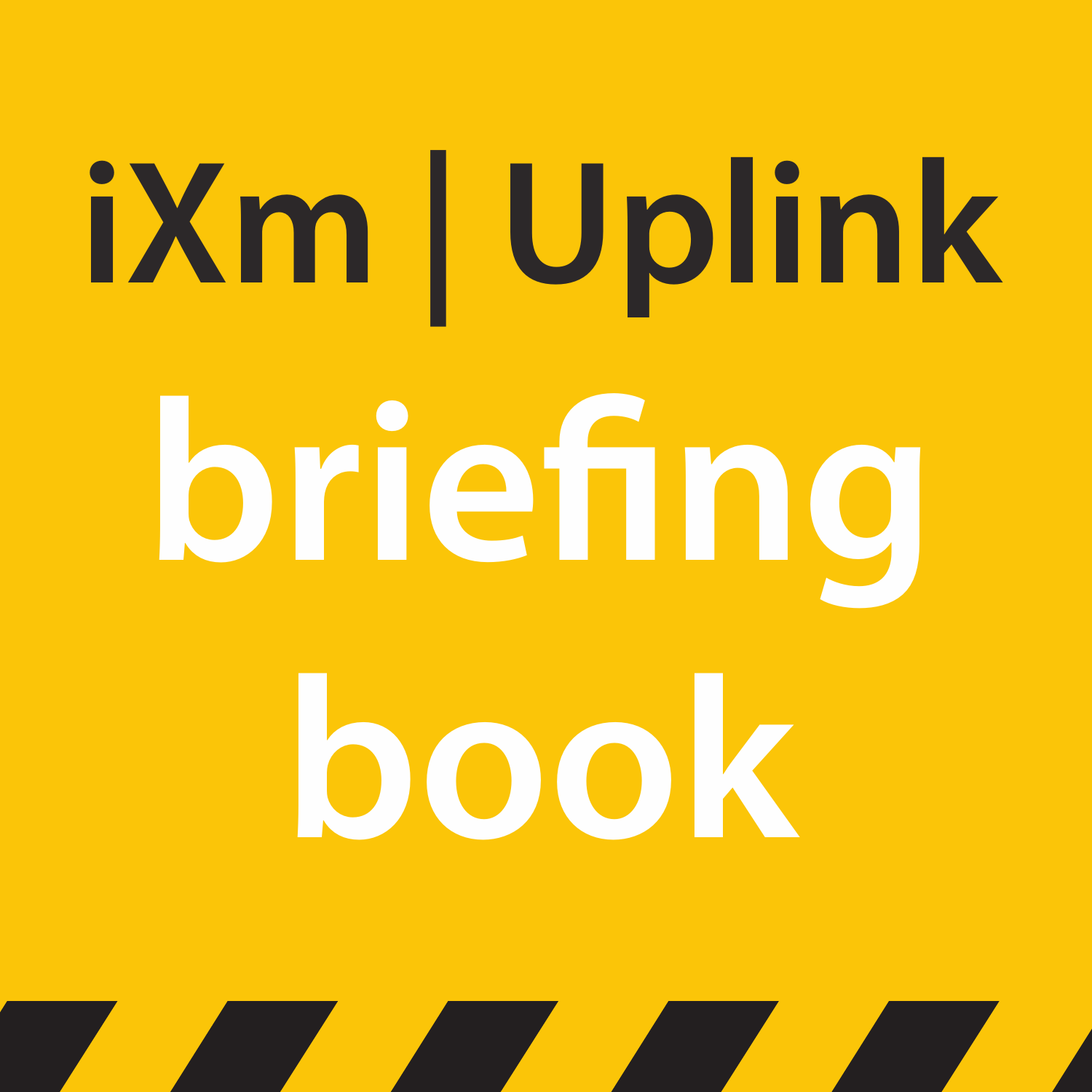# Thank you!

# **Thank you for purchasing the Yellowtec iXm Recording Microphone and iXm Uplink App**

# **Yellowtec iXm: welcome to recording 2.0**

iXm is a broadcast quality recording microphone created by broadcasters for broadcasters. With intuitive operation and robust construction, iXm delivers pristine sound quality without the need to monitor levels or make other adjustments.

# **iXm Uplink: the new App for your iXm**

iXm Uplink is a new recording iOS app for the iXm digital recording microphone. The new app facilitates the uplink of data from the iXm microphone by IOS devices like the iPhone. The iXm Uplink App allows trimming, archiving and several useful features like the use of meta tags. This will be of particular interest to reporters, as it allows them to email recordings directly to the studio after tagging their files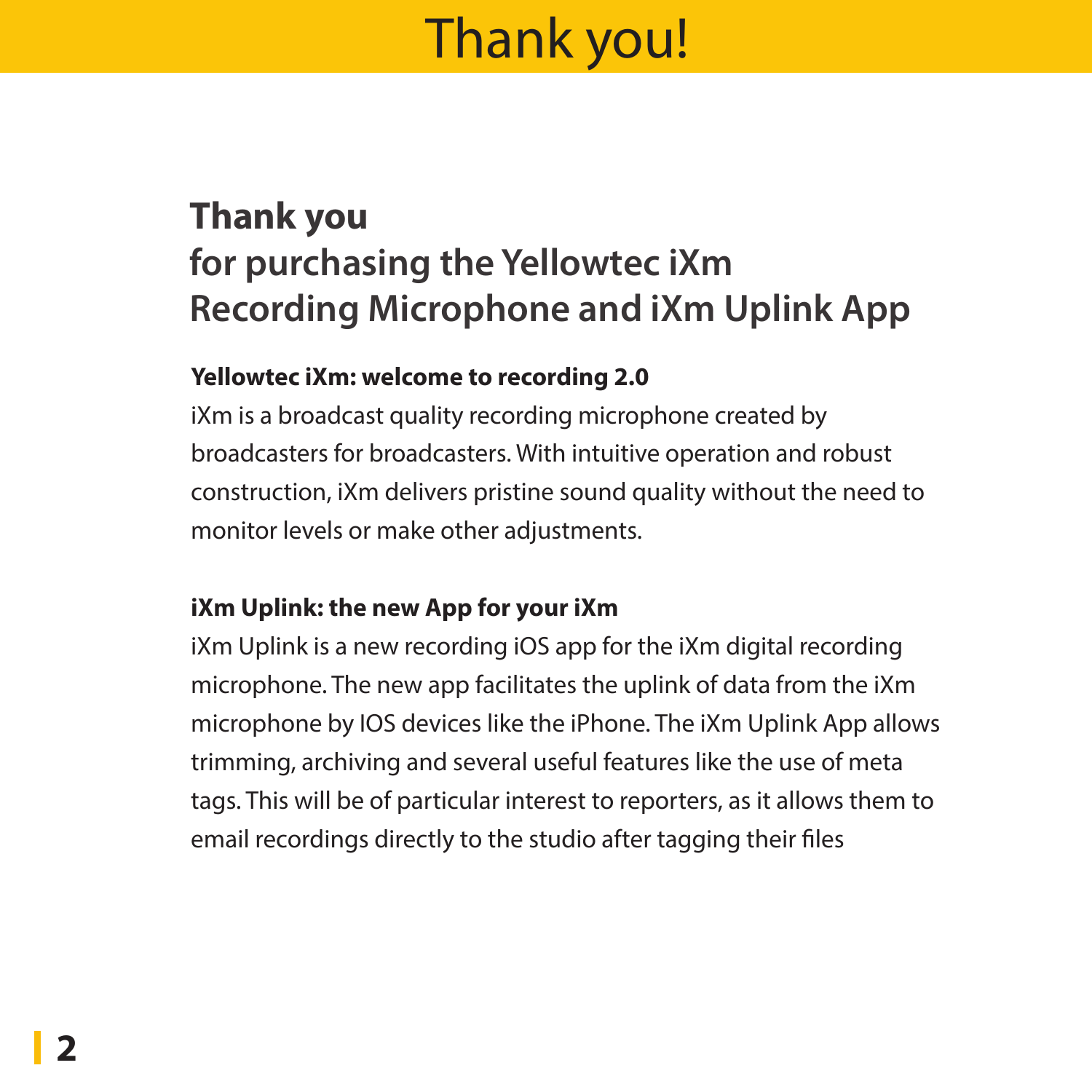# How to use iXm Uplink

**iXm Uplink interface**



10 seconds / jumps back to next marker selected audio

seconds / jumps forward to next marker **PAUSE:** pauses audio, hit again to resume audio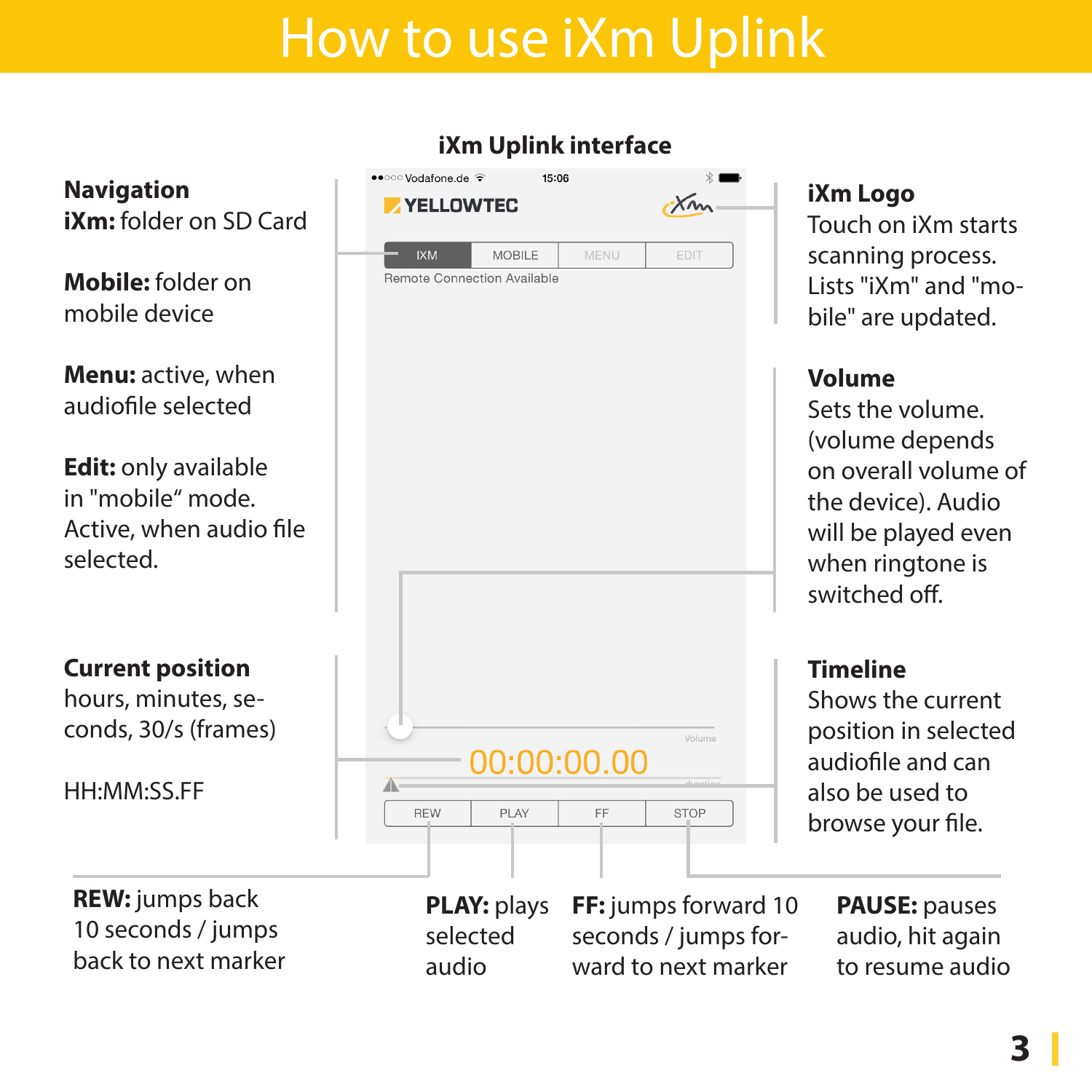# Set Up your iXm Uplink

| ●●○○○ Vodafone.de 4G                                                                                                                           | 15:07 |                   | ●●○○○ Vodafone.de 全         | 15:07  |             |  |  |
|------------------------------------------------------------------------------------------------------------------------------------------------|-------|-------------------|-----------------------------|--------|-------------|--|--|
| ← Einstellungen<br><b>WLAN</b>                                                                                                                 |       |                   | <b>YELLOWTEC</b>            |        |             |  |  |
|                                                                                                                                                |       |                   | <b>IXM</b>                  | MOBILE | <b>MENU</b> |  |  |
| <b>WLAN</b>                                                                                                                                    |       |                   | Remote Connection Available |        |             |  |  |
| 祡<br>iXm_Dirk                                                                                                                                  |       | $\bullet \in (i)$ |                             |        |             |  |  |
| NETZWERK WÄHLEN                                                                                                                                |       |                   |                             |        |             |  |  |
| <b>TMW</b>                                                                                                                                     |       | $a \in (i)$       |                             |        |             |  |  |
| wildgehege                                                                                                                                     |       | $a \in \Omega$    |                             |        |             |  |  |
| Anderes                                                                                                                                        |       |                   |                             |        |             |  |  |
|                                                                                                                                                |       |                   |                             |        |             |  |  |
| Auf Netze hinweisen                                                                                                                            |       |                   |                             |        |             |  |  |
| Bekannte Netzwerke werden automatisch verbunden. Falls<br>kein bekanntes Netzwerk vorhanden ist, müssen Sie manuell<br>ein Netzwerk auswählen. |       |                   | A                           |        | 00:00:00.0  |  |  |
|                                                                                                                                                |       |                   | <b>REW</b>                  | PLAY   | FF          |  |  |
|                                                                                                                                                |       |                   |                             |        |             |  |  |

# **1. Setup your WLAN**

Read the FlashAir™ Briefing Book to setup your wireless SD Card.

### **Please note:**

Scanning process only starts, if WLAN and FlashAir™ SD Card are setup correctly.



 $X_{2n}$ 

# **2. Scanning process starts automatically**

The "scanning..." screen appears.

Files on the SD card can only be updated when a WIFI connection is active.

# **Please note:**

Scanning process only starts, if WLAN and FlashAir™ SD Card are setup correctly.

scanning...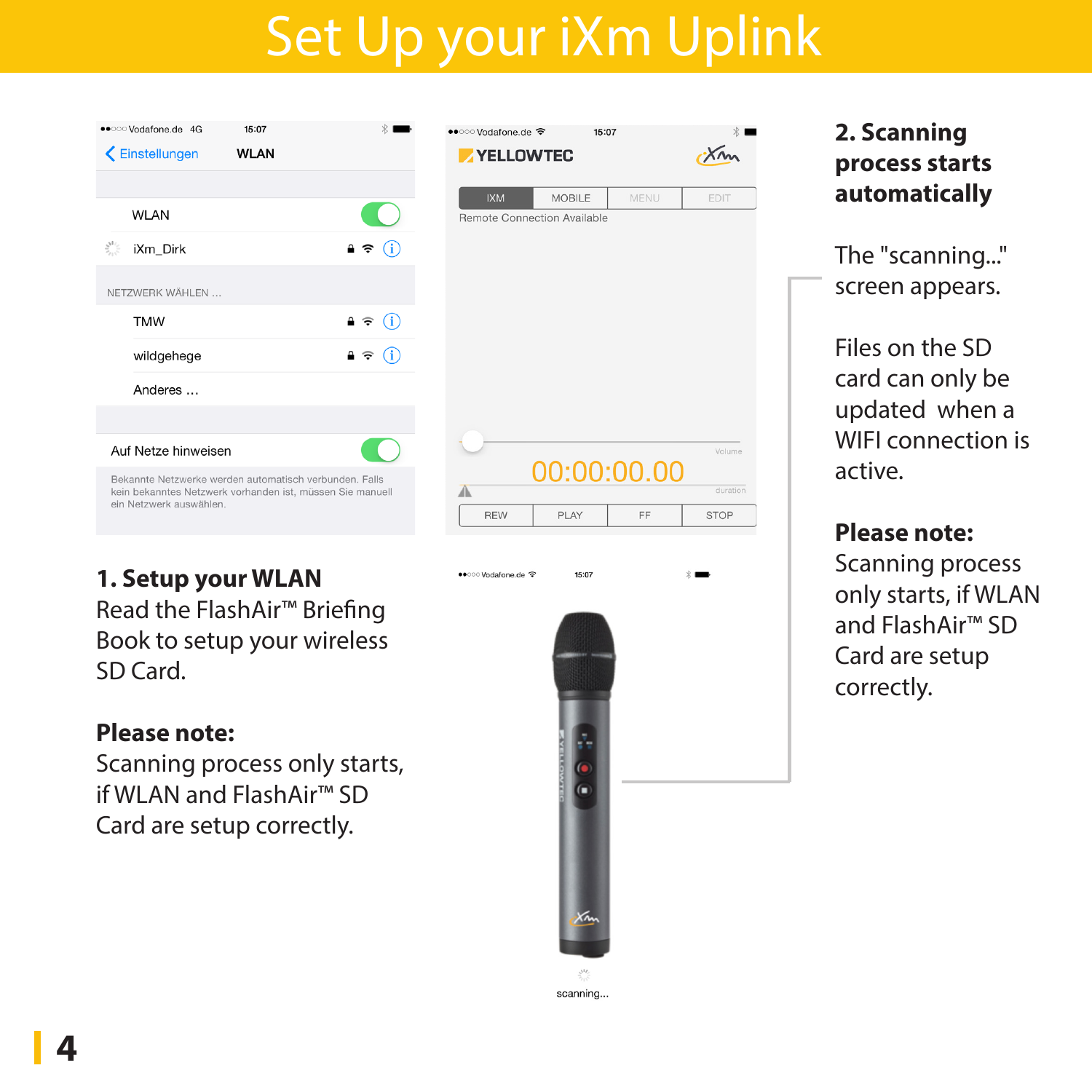# Interface

| <b>IXM</b>         |                             | <b>MOBILE</b>       | MENU                                     | <b>FDIT</b> |
|--------------------|-----------------------------|---------------------|------------------------------------------|-------------|
| IXM Wifi Connected |                             |                     |                                          |             |
| MP <sub>2</sub>    | 2014-12-18                  |                     | Reinhard s Mic iXm serial number 00001   |             |
| MP <sub>2</sub>    | mp2file<br>2014-12-16       |                     |                                          |             |
| MP <sub>2</sub>    | test<br>2014-12-16          |                     |                                          |             |
| MP <sub>2</sub>    | 2014-12-18                  | Aus2mach3           |                                          |             |
| MP <sub>2</sub>    | 2014-12-16                  | 440Hz128kBs         |                                          |             |
| MP <sub>2</sub>    | 2014-12-16                  | MP2-440Hz-128kBs-St |                                          |             |
| MP <sub>2</sub>    | 2014-12-18                  | Aus2Mach3St         |                                          |             |
| MP <sub>2</sub>    | 2014-12-16                  | StereoMP2-320       |                                          |             |
| MP <sub>2</sub>    | 2014-12-16                  | StereoMP3-320       |                                          |             |
| MP <sub>2</sub>    | ClipMP2<br>$2014 - 12 - 16$ |                     |                                          |             |
| <b>BWF</b>         | $2014 - 12 - 18$            |                     | Reinhard s Mic iXm sber 00005 2014-12-18 |             |
| <b>WAV</b>         | $2014 - 12 - 18$            |                     | Reinhard s Mic iXm serial number 00005   |             |
|                    |                             |                     |                                          |             |
|                    |                             |                     |                                          | Volume      |
|                    |                             |                     | 00:00:00.00                              |             |

### **Interface on IOS device**

Notice that files are still located on the SD card of the microphone.

| •••••• Vodafone.de 全             |                                                        |                     | 15:07 |                                        |  |             |
|----------------------------------|--------------------------------------------------------|---------------------|-------|----------------------------------------|--|-------------|
| <b>YELLOWTEC</b>                 |                                                        |                     |       |                                        |  |             |
|                                  |                                                        |                     |       |                                        |  |             |
| <b>IXM</b><br>IXM Wifi Connected |                                                        | <b>MOBILE</b>       |       | MENU                                   |  | <b>EDIT</b> |
| MP <sub>2</sub>                  | 2014-12-16                                             |                     |       | Reinhard s Mic iXm serial number 00001 |  |             |
| MP <sub>2</sub>                  | mp2file<br>2014-12-16                                  |                     |       |                                        |  |             |
| MP <sub>2</sub>                  | test<br>2014-12-16                                     |                     |       |                                        |  |             |
| MP <sub>2</sub>                  | 2014-12-16                                             | Aus2mach3           |       |                                        |  |             |
| MP <sub>2</sub>                  | 2014-12-16                                             | 440Hz128kBs         |       |                                        |  |             |
| MP <sub>2</sub>                  | 2014-12-16                                             | MP2-440Hz-128kBs-St |       |                                        |  |             |
| MP <sub>2</sub>                  | 2014-12-16                                             | Aus2Mach3St         |       |                                        |  |             |
| MP <sub>2</sub>                  | 2014-12-16                                             | StereoMP2-320       |       |                                        |  |             |
| MP <sub>2</sub>                  | 2014-12-16                                             | StereoMP3-320       |       |                                        |  |             |
| MP <sub>2</sub>                  | ClipMP2<br>2014-12-16                                  |                     |       |                                        |  |             |
| <b>RWF</b>                       | Reinhard s Mic iXm sber 00005 2014-12-18<br>2014-12-18 |                     |       |                                        |  |             |
| WAV                              | 2014-12-18                                             |                     |       | Reinhard s Mic iXm serial number 00005 |  |             |
|                                  |                                                        |                     |       |                                        |  |             |
|                                  |                                                        |                     |       |                                        |  | Volume      |
| 00:00:00.00                      |                                                        |                     |       |                                        |  |             |
| Δ                                |                                                        |                     |       |                                        |  | duration    |
| <b>REW</b>                       |                                                        | PLAY                |       | FF                                     |  | STOP        |

# **Select file**

Use your IOS device to play or save a selected file.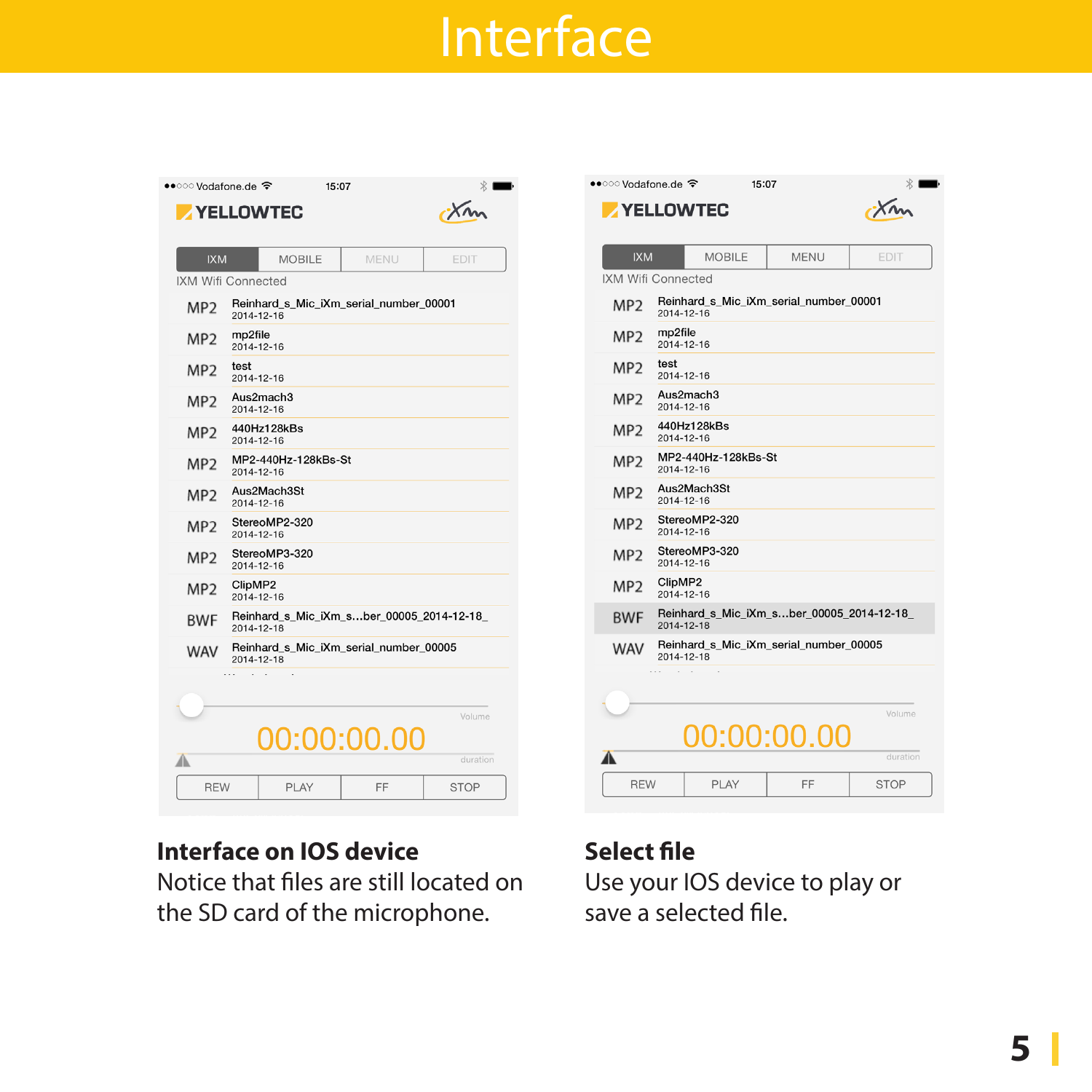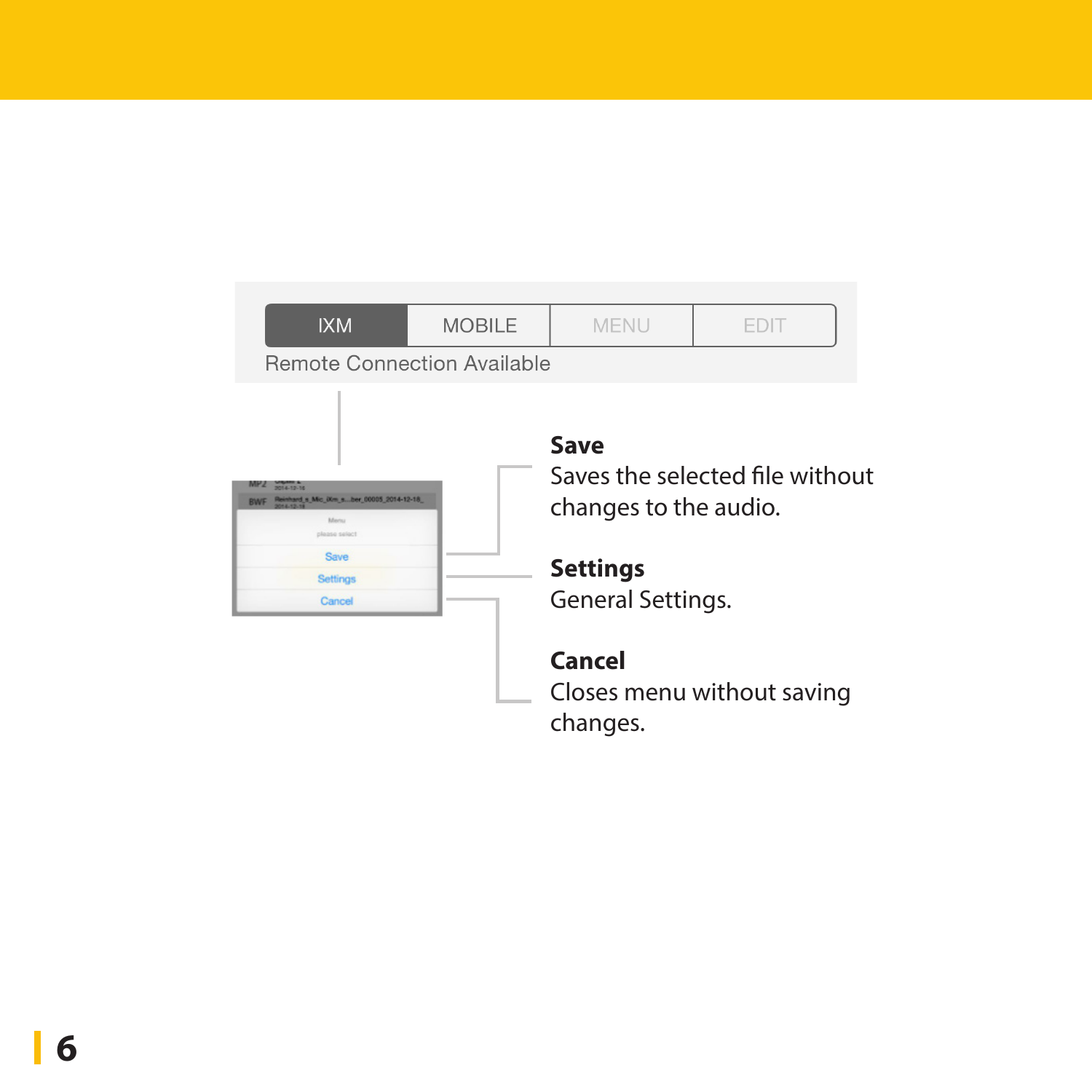

**Please note:** in order to use the transmission function the WIFI connection to iXm must be disconnected, otherwise no Internet connection can be established. Simply turn off the iXm microphone (press both STOP buttons on front- and backsided keyboard simultaneously).

Depending on the settings of your IOS device and the local conditions (surrounding wireless networks) your IOS device should establish an internet connection automatically via WLAN or WWAN. If necessary check the connections in the settings or the "status bar" of the device.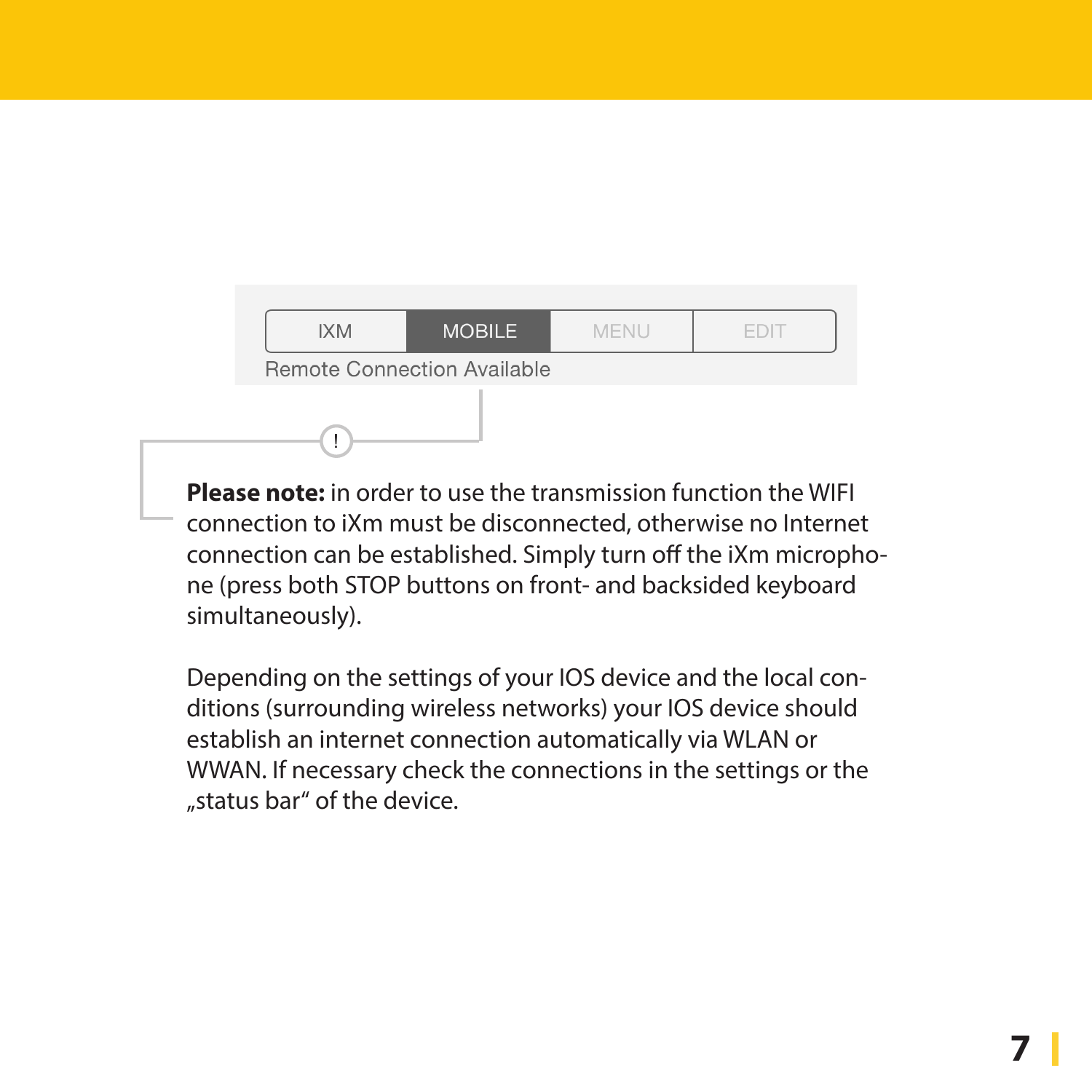| <b>IXM</b>                  | <b>MOBILE</b>                                                                                                                                                                  | <b>MENU</b> | <b>EDIT</b>                                                                                                           |  |
|-----------------------------|--------------------------------------------------------------------------------------------------------------------------------------------------------------------------------|-------------|-----------------------------------------------------------------------------------------------------------------------|--|
| Remote Connection Available |                                                                                                                                                                                |             |                                                                                                                       |  |
|                             | Menu<br>please select<br><b>Dropbox</b><br><b>FTP</b><br>Mail                                                                                                                  |             | <b>Dropbox</b><br>Loads the selected au<br>into a folder of your D<br>account. Select the D<br>account in the "Settir |  |
|                             | Settings<br>Cancel<br>16.90<br><b>Dim Audio File</b><br>Abbrechen                                                                                                              |             | <b>FTP</b><br>Loads the selected au<br>into a folder of your F                                                        |  |
| Arr.                        | $\circ$<br>Kreinflüstkanis, Vor ziegestaarlichummate de<br>Betroff: Dim Audio File<br>Sent from <i>Dim Agg</i><br>٠<br>Reinhard, a., 4-12-18, Jan<br>Von meinem Phone gesendet |             | Mail<br>Opens IOS MAIL clien<br>attaches selected aud<br>an E-Mail.                                                   |  |
|                             | Vodatone de T<br>Settings<br>Dropbox Clear Link Create Link<br>FTP to sever<br>oasseged                                                                                        |             | <b>Settings</b><br>Manages the settings<br>Dropbox account.                                                           |  |
|                             | EXIT                                                                                                                                                                           |             | Cancel<br>Closse monuumithout                                                                                         |  |

Swipe a selected file to the left to delete it (only possible when "MOBILE" tab is selected).

edio file Iropbox ropbox . .<br>ngs" menu.

Jdio file **TP Server.** 

nt and atio file to

of your

Closes menu without saving changes. **Delete files**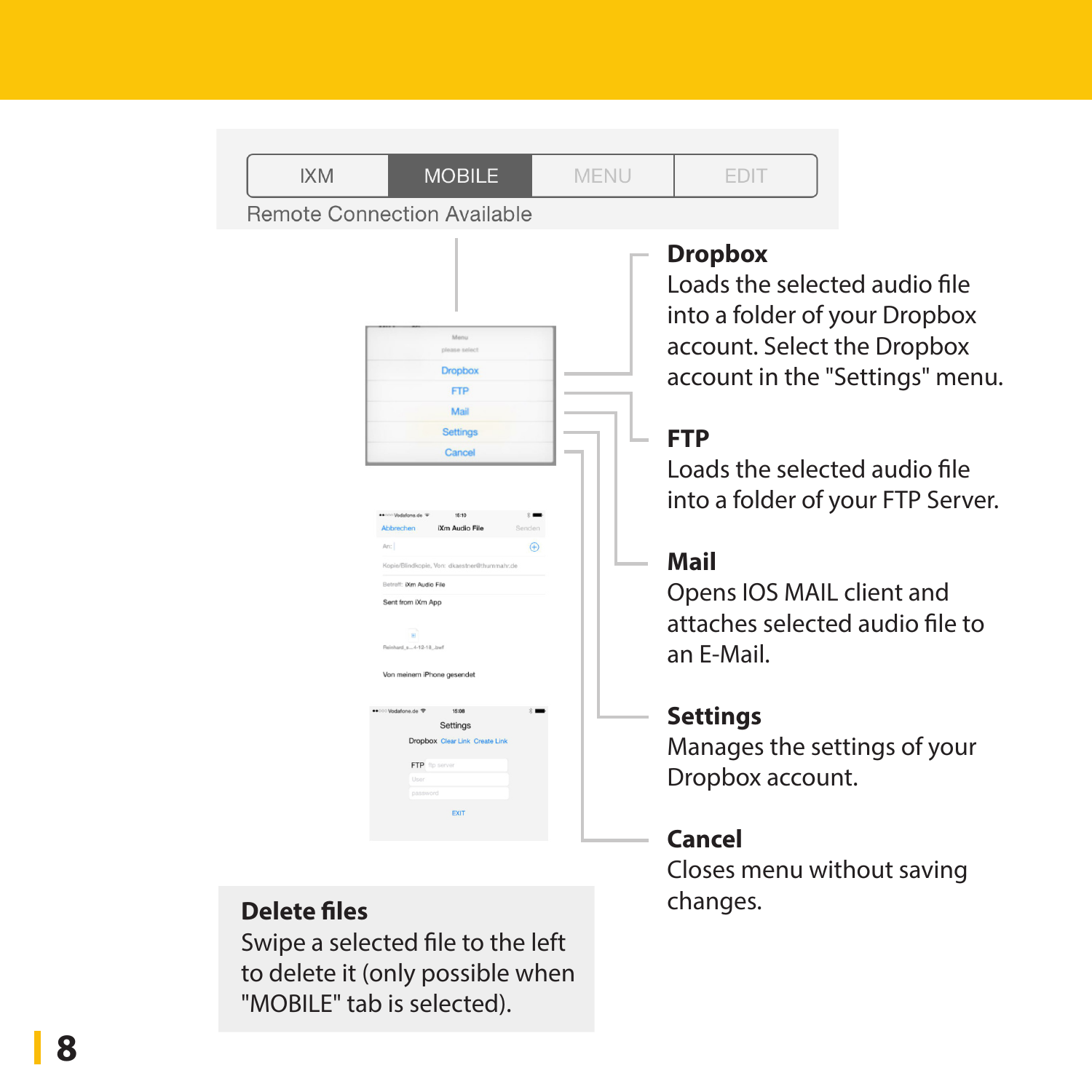# Edit your files

# **Audio files meta-data and compression**

(Interface appears when audio file is selected)



**File type** Type of audio file

**CM . wav** non-compressed WAVE format

**MPEG .bwf** MPEG1 Layer 2 (mp2) compressed broadcast-format with meta-data

**.mp2** MPEG1 Layer2 (mp2) compressed format

**Title** Filename of selected audio file

Editable meta-data of broadcast formats:

**Description:** 255 characters of free text **Originator:** 32 characters of free text **CC:** Country Code **OOO:** Organisation Code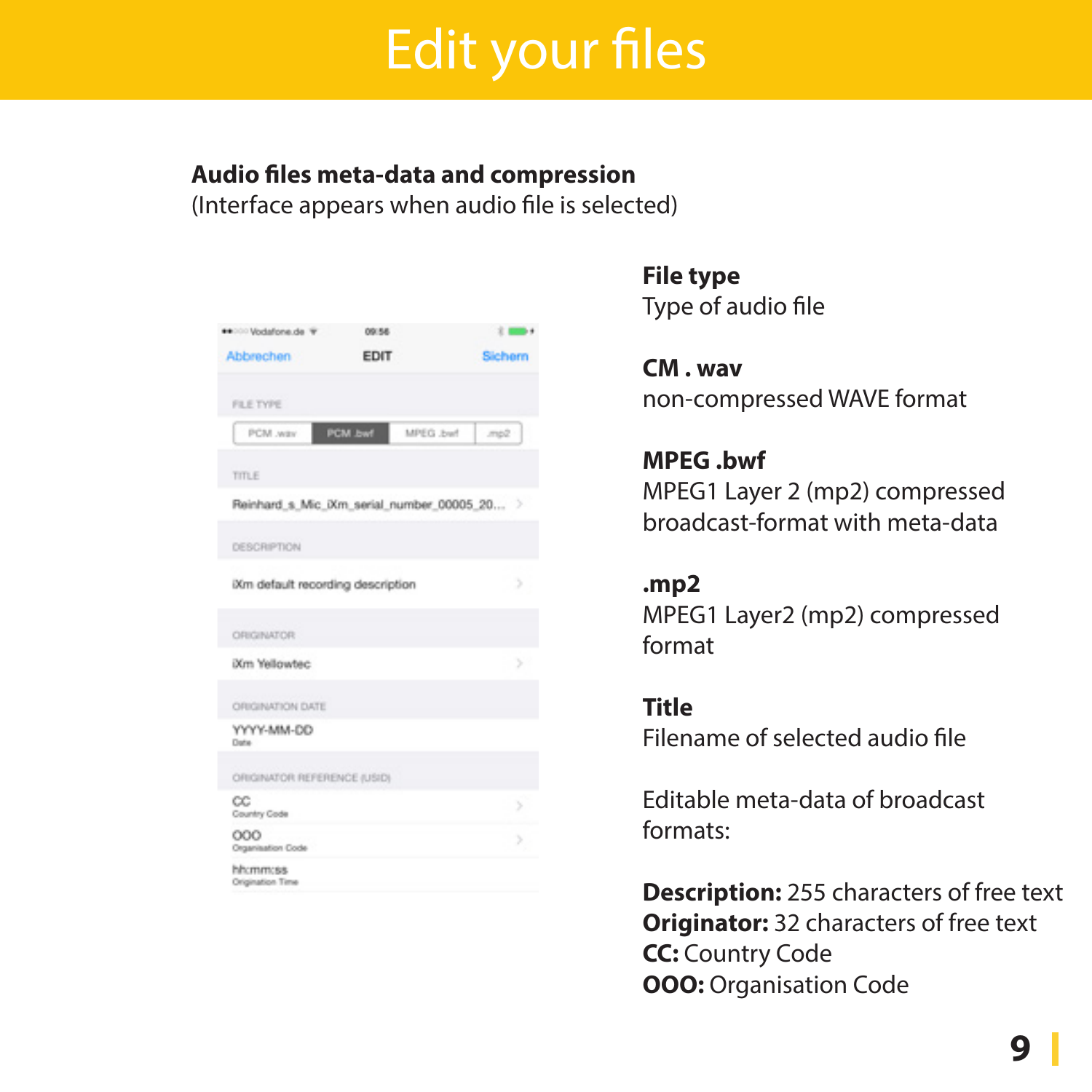### **Official iXm website:**

www.yellowtec.com/ixm

### **iXm Firmware and Downloads:**

www.yellowtec.com/downloads/ixm-recording-microphone

**Yellowtec Products:** www.yellowtec.com/products

# **Follow us on Social Media:**

www.facebook.com/yellowtec www.twitter.com/yellowtec www.google.com/+yellowtec